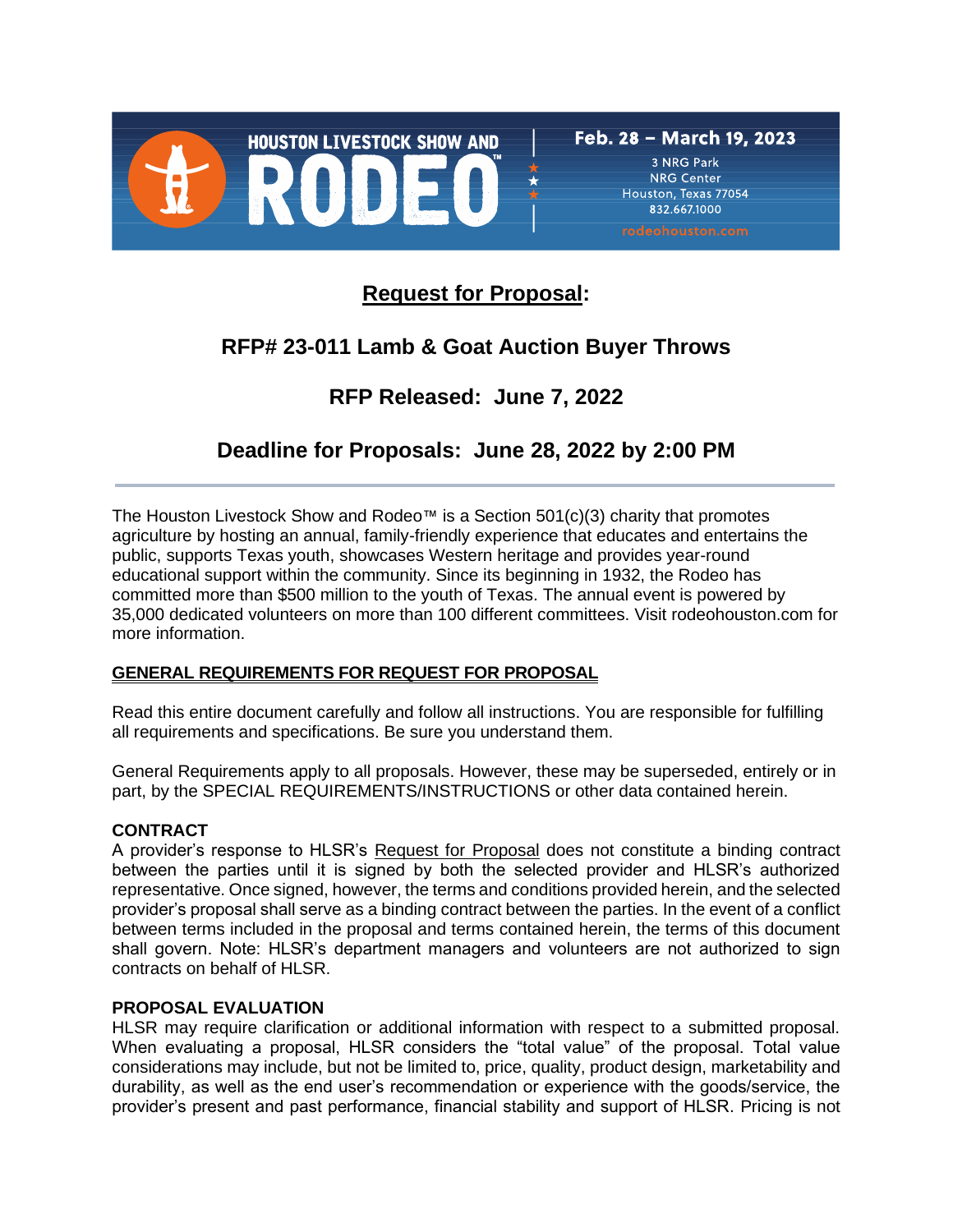the only consideration. All providers will be notified whether or not they are selected. HLSR will not share a provider's specific proposal with other providers.

## **PRICING**

Proposed pricing for all goods/services must be very specific, all-inclusive and firm for the duration of the contract. All administrative fees, shipping, expedited delivery costs, labor, price escalators for multiple year contracts, etc. must be included in the proposal. All shipping, drayage and other charges are to be prepaid by the provider and included in the proposal prices. Moreover, all design work, product set-up, production, repair work, etc. must be done according to HLSR's schedule, which may include weekends, nights and early mornings, at no additional cost to HLSR. HLSR will pay only for goods/services stated on the Price Sheet unless otherwise agreed to in writing by both parties before the order is placed or work is started. No price changes, additions, or subsequent qualifications will be honored during the course of the contract.

Vendor shall indicate any exclusion, clarifications, or modifications to the work scope outlined herein with the submittal of their Bid.

In addition, any exclusions, clarifications or modifications to the work scope and/or pricing must be presented to and accepted by Show prior to the execution of a formal contract.

#### **TAXES**

HLSR is an I.R.S. Code Section 501(c)(3) organization and claims exemption from all sales and/or use taxes pursuant to Texas Tax Code §151.310, as amended. A tax exemption certificate will be furnished upon written request.

#### **INVOICES**

Invoices must be itemized and consistent with the provider's proposed pricing.

## **TITLE TRANSFER**

Title and risk of loss of goods shall not pass to HLSR until HLSR receives and takes possession of the goods at the point or points of delivery. Receiving times may vary so the provider needs to confirm exact delivery instructions with the department ordering goods/services.

#### **PERMITS AND CODE REQUIREMENTS**

The provider is responsible for submitting, paying for, maintaining, delivering and posting all applicable professional licenses, certifications or permits required by local, state and federal law.

#### **PROVIDER'S EMPLOYEES**

The provider's employees may have access to or interact with minors attending the event. The provider agrees to conduct individual searches using state issued photo identification for all current and potential employees/subcontractors and refuse to allow any person who is listed on any federal, state or local sex offender register or database to provide goods or perform services at HLSR event.

#### **PUBLICATION RIGHTS**

The provider grants permission to HLSR to photograph, video, record, interview or promote the provider and its personnel in conjunction with HLSR activities. The selected provider also understands that any such photographs, videos, recordings, interviews or promotions may be used by HLSR in television, film, audio, video, visual, graphic, printed, and/or social media.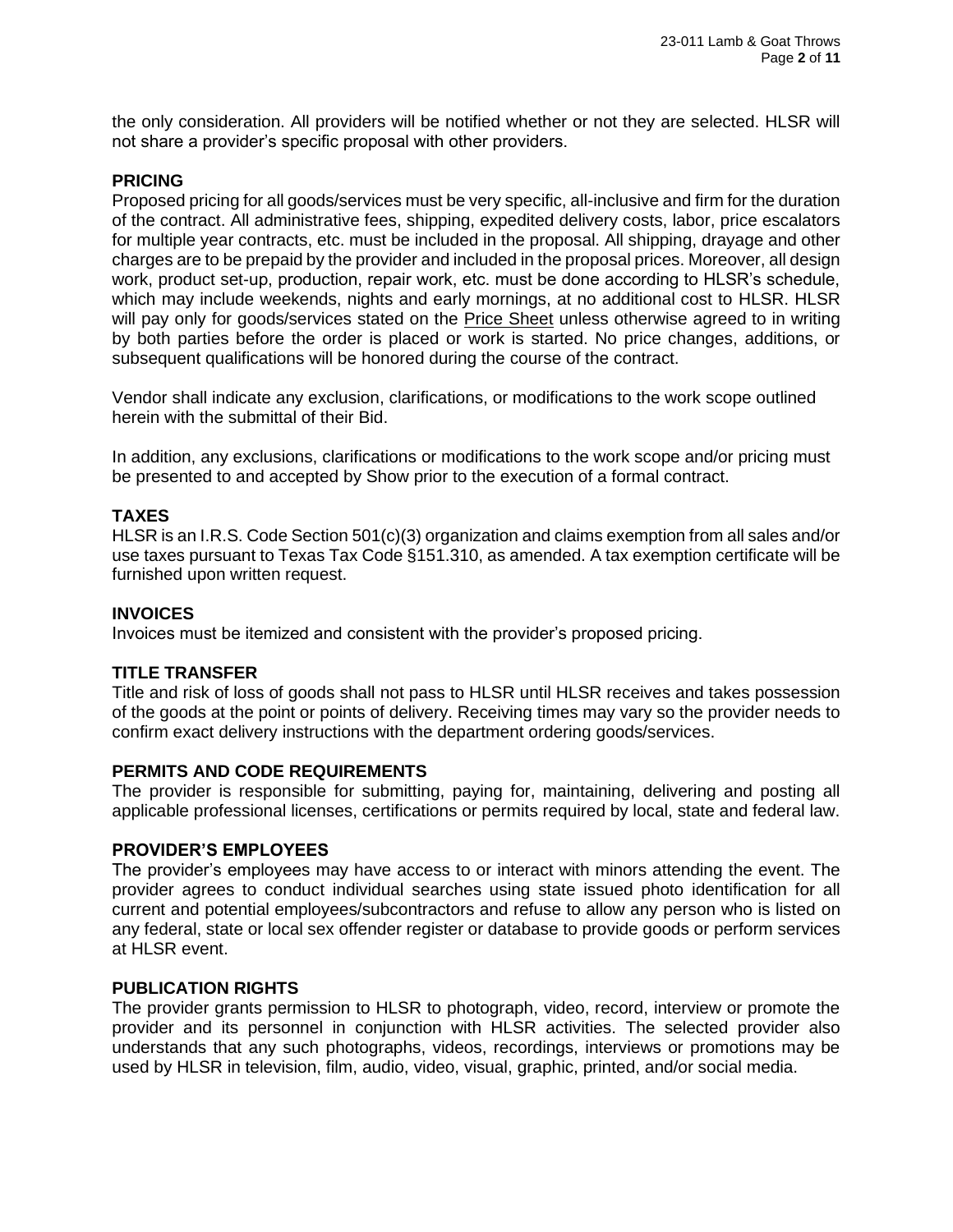#### **INTELLECTUAL PROPERTY**

The provider acknowledges that the names, logos, copyrighted material and trademarks of HLSR are the sole and exclusive property of HLSR (the "HLSR Marks") and nothing herein shall provide the provider any right, title or interest in HLSR Marks. All HLSR Marks included in this Request for Quote are for bidding purposes ONLY. They may not be used for any other purpose, now or in the future, without the express written consent of HLSR's Marketing and Public Relations Department, which may be withheld at its sole discretion.

#### **PROVIDER ADVERTISING, MARKETING AND PROMOTION**

The provider may not promote itself in conjunction with HLSR, use HLSR as a client reference or display HLSR goods in any advertising, marketing or promotional materials. Exceptions may apply to current licensed providers.

#### **INDEMNIFICATION**

The provider hereby RELEASES, ACQUITS AND FOREVER DISCHARGES HLSR, its subsidiaries and affiliates and its and their present and former directors, officers, employees, agents, volunteers, and representatives and the respective heirs, administrators, executors, successors and assigns (collectively, the "HLSR Parties" or individually, an "HLSR Party") from any and all claims, causes of action, suits, judgments, settlements, fees (including reasonable attorneys' fees), expenses and/or demands for personal injury, death and/or property damage, accrued or to accrue in the future, known or unknown, (collectively, "Claims") relating to or arising out of any negligent acts in connection with this Agreement and/or the provider's services performed hereunder, including, but not limited to, the NEGLIGENT ACTIONS OF THE HLSR PARTIES, REGARDLESS OF WHETHER SUCH NEGLIGENCE WAS THE SOLE, PROXIMATE OR PRODUCING CAUSE OF THE CLAIMS. Without limiting the foregoing, the provider agrees that the HLSR Parties shall not be liable to it, its employees, agents, contractors or heirs, administrators, executors, successors or assigns for Claims arising from or related to the Agreement and/or the provider's services performed hereunder.

**THE PROVIDER FURTHER AGREES TO DEFEND, INDEMNIFY AND HOLD HARMLESS THE HLSR PARTIES from any and all claims, causes of action, suits, judgments, settlements, fees (including reasonable attorneys' fees), expenses and/or demands for personal injury, death or property damage, accrued or to accrue in the future, known or unknown, (collectively, "Claims"), including but not limited to Claims resulting from THE HLSR PARTIES' OWN NEGLIGENCE, REGARDLESS OF WHETHER SUCH NEGLIGENCE WAS THE SOLE, PROXIMATE OR PRODUCING CAUSE OF THE CLAIMS; provided, however, that the duty of the provider to defend, indemnify and hold harmless the HLSR Parties shall extend only to Claims arising directly or indirectly from this Agreement and/or Provider's services performed hereunder. The indemnification shall not be limited in any way based on the amount of or type of damages, compensation or benefits payable by or for any claimant under Workers or Workmen's Compensation Acts, Disability Benefits or other applicable benefit acts, if any. The provider's obligations hereunder shall survive the termination of this Agreement. As used herein, "INDEMNIFY" means to agree to assume the HLSR Parties' liability as to any and all claims, causes of action, suits, judgments, settlements, fees (including reasonable attorneys' fees), expenses and/or demands made by, through or under the provider against the HLSR Parties related to the provider's services performed hereunder.**

#### **INSURANCE**

Insurance requirements are attached as Exhibit "A" and incorporated herein for all purposes.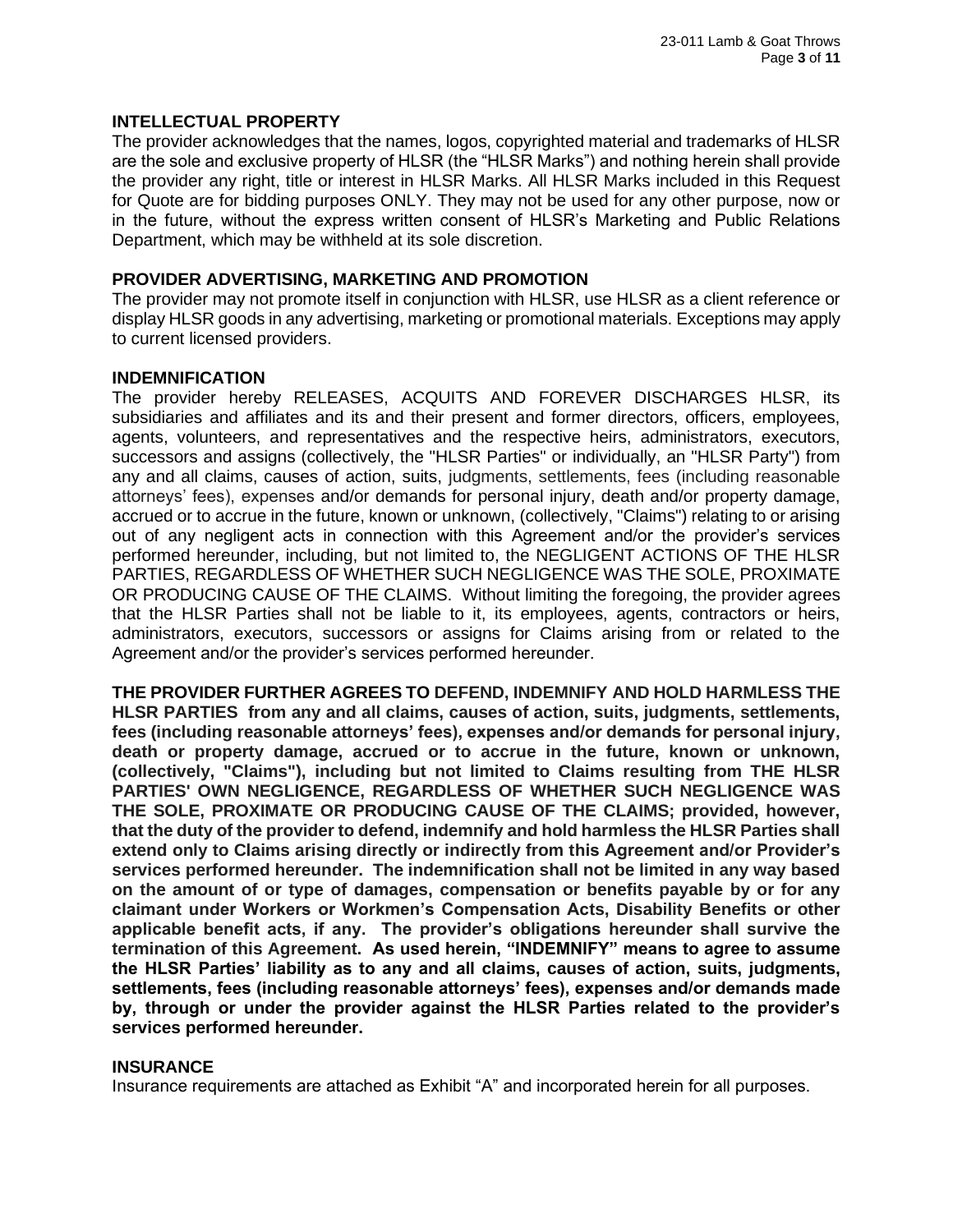## **TERMINATION**

If the provider defaults or fails to perform any of its obligations and such failure is not cured within fifteen (15) days after receiving written notice from HLSR, HLSR may terminate the contract immediately upon written notice to the provider. Default may be construed as, but not limited to, failure to deliver the proper goods and/or services within the proper amount of time, and/or to properly perform any and all services required to HLSR's satisfaction and/or to meet all other obligations and requirements. In the event of insolvency, assignment for the benefit of creditors, bankruptcy proceedings by or against the provider, civil or criminal charges being made against the provider or the provider's management or any change in the management of the provider, HLSR may, at its option, immediately terminate the contract upon written notice to the provider. The provider agrees to give HLSR prompt written notice of the occurrence of any of the aforesaid events.

HLSR may terminate this contract immediately, without prior notice, if the provider fails to perform any of its obligations in this contract and the failure (a) creates a potential threat to health or safety or (b) violates a law, ordinance, or regulation designed to protect health or safety.

HLSR's right to terminate is in addition to and not in lieu of any other remedies which HLSR may have in law or equity.

HLSR may terminate multiple year contracts without cause upon written notice within forty-five (45) days following the conclusion of the Show in any year.

#### **FORCE MAJEURE**

HLSR shall not be liable for any delay or failure to perform its operations, activities, contracts, shows and/or events to the extent such delay or failure results from a force majeure occurrence. A force majeure occurrence is defined as any occurrence which makes performance by HLSR illegal, impossible, inadvisable or commercially impracticable, including but not limited to any (i) breakage or accident to equipment, machinery or facilities; (ii) any strike, lock-out or other labor difficulties; (iii) statute, ordinance, regulation, order, directive or rule issued by governmental authorities, including, but not limited to those concerning public health and safety, animal disease prevention, detection and response and/or protection of the environment; (iv) judicial decree or order; (v) pandemic, epidemic, quarantine, recognized health threat as determined by the World Health Organization, the Centers for Disease Control and Prevention or state or local government authority or health agencies (including, but not limited to the health threats of COVID-19, H1N1 or other infectious diseases); (vi) animal disease and/or quarantine; (vii) war, riot or insurrection; (viii) civil disobedience, public demonstration or sabotage; (ix) act of God , fire, flood, national disaster, explosion or inclement weather; (x) inability to obtain necessary labor, materials, supplies, utilities or transportation; (xi) depression, recessions or other economic downturns; (xii) embargoes or energy shortages; or (xiii) any other cause beyond HLSR's reasonable control.

## **FAMILY EVENT**

The provider acknowledges that HLSR provides a family event and shall perform all services in a manner that is not offensive to any social or ethnic groups and that is suitable for a family audience.

#### **ALCOHOL/DRUG CONSUMPTION**

HLSR maintains a zero-tolerance policy which prohibits the provider and all its associated personnel from consuming or being under the influence of any alcohol or drug while providing goods or performing services at any HLSR event or function. The provider agrees to abide strictly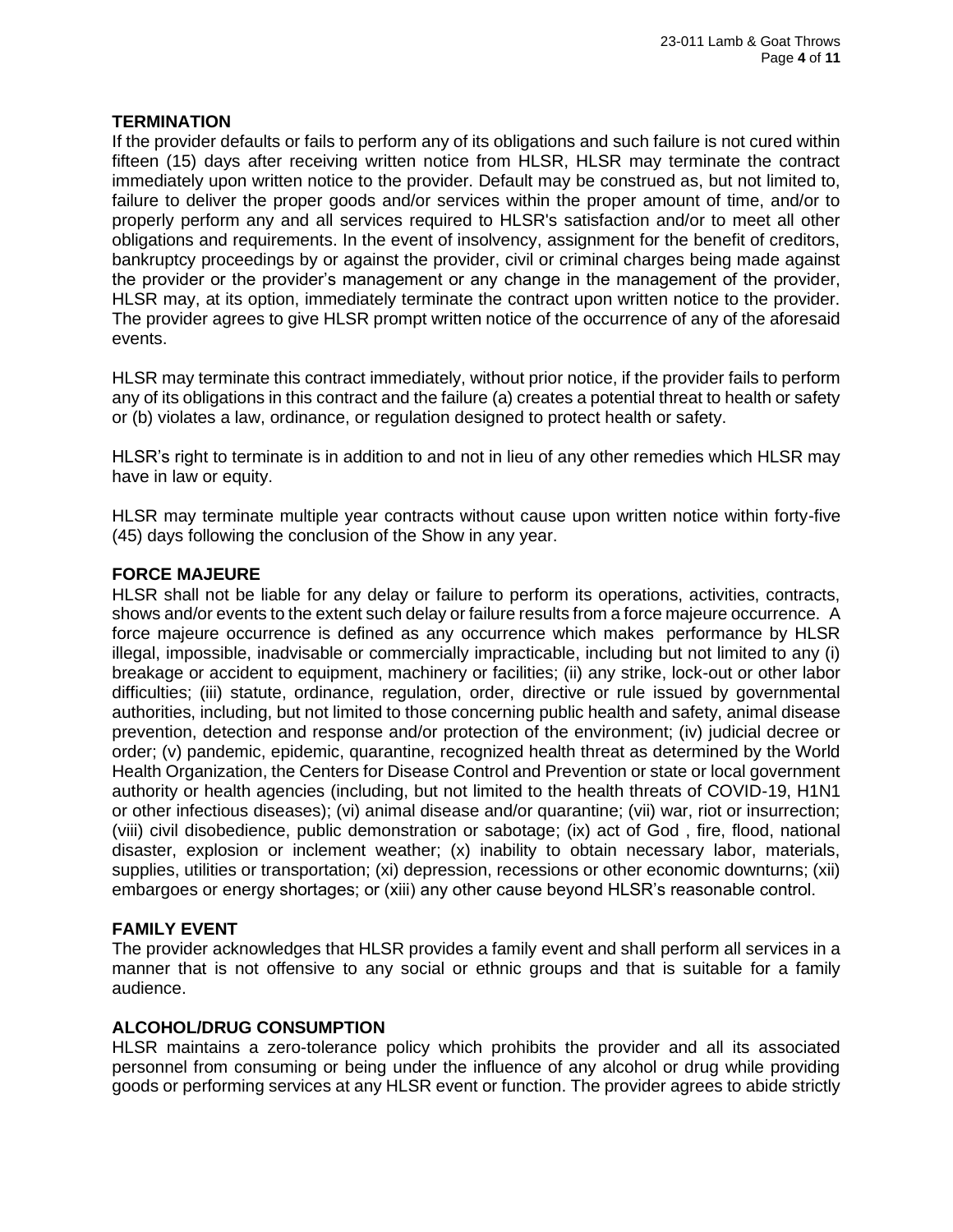by this policy, and HLSR shall have the right to immediately terminate the contract if the provider is in breach of it.

#### **AUDIT RIGHTS**

Upon request by HLSR, the provider shall provide agreements by and between the provider and any subcontractor, including all applicable insurance certificates.

#### **ASSIGNMENT**

The contract and all obligations assumed, and rights granted hereunder may not be assigned, sold or transferred by the provider by operation of law or otherwise without the prior written consent of HLSR, which may be withheld at its sole discretion.

#### **GOVERNING LAW AND VENUE**

If this Request for Proposal becomes a binding contract, the provider agrees that the contract is made, entered into and performable in Harris County, Texas and shall in all respects be interpreted, enforced and governed under the laws of the state of Texas, without regard to its rules of conflict of laws. The provider agrees that the proper venue for all disputes and claims that may arise out of or related to the contract shall be in Harris County, Texas and waives all claims that venue is proper in any location other than Harris County, Texas. If any part of this contract is determined to be invalid or unenforceable, it does not affect the validity of the remainder of the contract.

## **OPERATION OF GOLF CARTS, ALL-TERRAIN VEHICLES, UTILITY TASK VEHICLES**

Contractors Safety training must be taken by any provider (and representatives) who will operate a golf cart, all-terrain vehicle, or utility task vehicle during the Show. The training course consists of an online multi-slide presentation followed by a quiz. After completing the training, the provider will receive an email stating whether the course was passed. If the provider (or a representative) fails, he/she must re-take the course until it is passed. All golf carts, all-terrain vehicles, or utility task vehicles supplied by HLSR will only be issued to those who have been certified through the online class. This is required for any golf cart, all-terrain vehicle, or utility task vehicle operating on HLSR property even those brought by a contractor/provider.

All golf carts, all-terrain vehicles, and utility task vehicles must be properly permitted by HLSR prior to them being used on any HLSR property. A licensed tag must be attached to all golf carts, all-terrain vehicles, and utility task vehicles. The provider must complete the HLSR Small Motor Agreement and have an approved certificate of insurance on file prior to any golf cart, all-terrain vehicle, or utility task vehicle being operated on any HLSR property.

#### **INDEPENDENT CONTRACTOR**

The provider is and shall remain an independent contractor in performing the services under this contract and shall determine the manner and means by which results are to be obtained. The provider shall maintain complete control of its workers and operations incident to the proper performance and completion of this contract, including that of its subcontractors, agents and affiliates. Neither the provider nor anyone employed or engaged by it shall be, represent, act, purport to act or be deemed to be an agent, representative, employee or servant of HLSR, nor shall the provider or anyone employed or engaged by it be treated as an employee of HLSR for any purpose, including tax and social security coverage and withholding or any benefit provided by HLSR. Nothing in this contract shall be deemed to create any form of partnership, principalagent relationship, employer-employee relationship, or joint venture between the parties.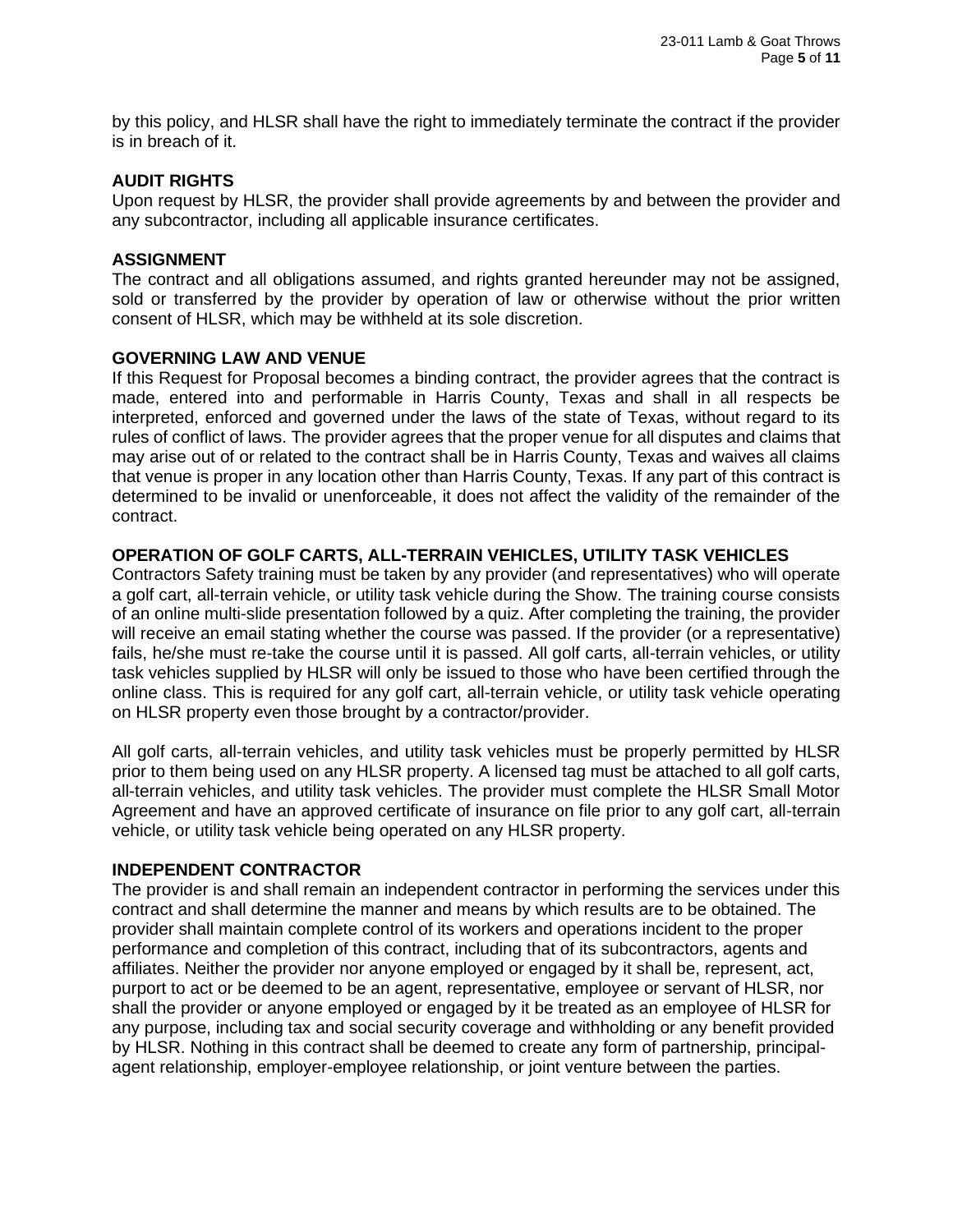### **SPECIAL REQUIREMENTS / INSTRUCTIONS**

The following requirements and instructions supersede GENERAL REQUIREMENTS where applicable.

### **SCOPE**

HLSR will receive quotes for our **Lamb & Goat Auction Buyer Throws** for the 2022 Show.

### **GENERAL DESCRIPTION**

Provide all labor, materials, supplies and equipment necessary to produce and deliver the item(s) described herein and as directed by HLSR staff.

## **SPECIFICATIONS**

| Item:       | Super plush throw with soft faux lamb wool                                                                                                                                                                                                     |  |
|-------------|------------------------------------------------------------------------------------------------------------------------------------------------------------------------------------------------------------------------------------------------|--|
| Size:       | 60" x 72"                                                                                                                                                                                                                                      |  |
| Color:      | 1 <sup>st</sup> Choice: Chocolate Brown<br>2 <sup>nd</sup> Choice: Black<br>Cream-colored stitching                                                                                                                                            |  |
| Material:   | 100% polyester reversible self-hemmed                                                                                                                                                                                                          |  |
| Embroidery: | <b>HLSR &amp; Custom Name embroidery</b><br>$\bullet$<br>All embroidery to be done with a satin stitch<br>$\bullet$<br>Embroidery to be done on one corner of the throw<br>Each line of personalization may include 40 characters<br>$\bullet$ |  |
| Quantity:   | Approximately 550                                                                                                                                                                                                                              |  |
| Packaging:  | Each throw to be individually bagged                                                                                                                                                                                                           |  |
| Delivery:   | All product be delivered to Show office by 11/15/22.                                                                                                                                                                                           |  |
| Sample:     | Vendor to supply a physical sample of product if requested                                                                                                                                                                                     |  |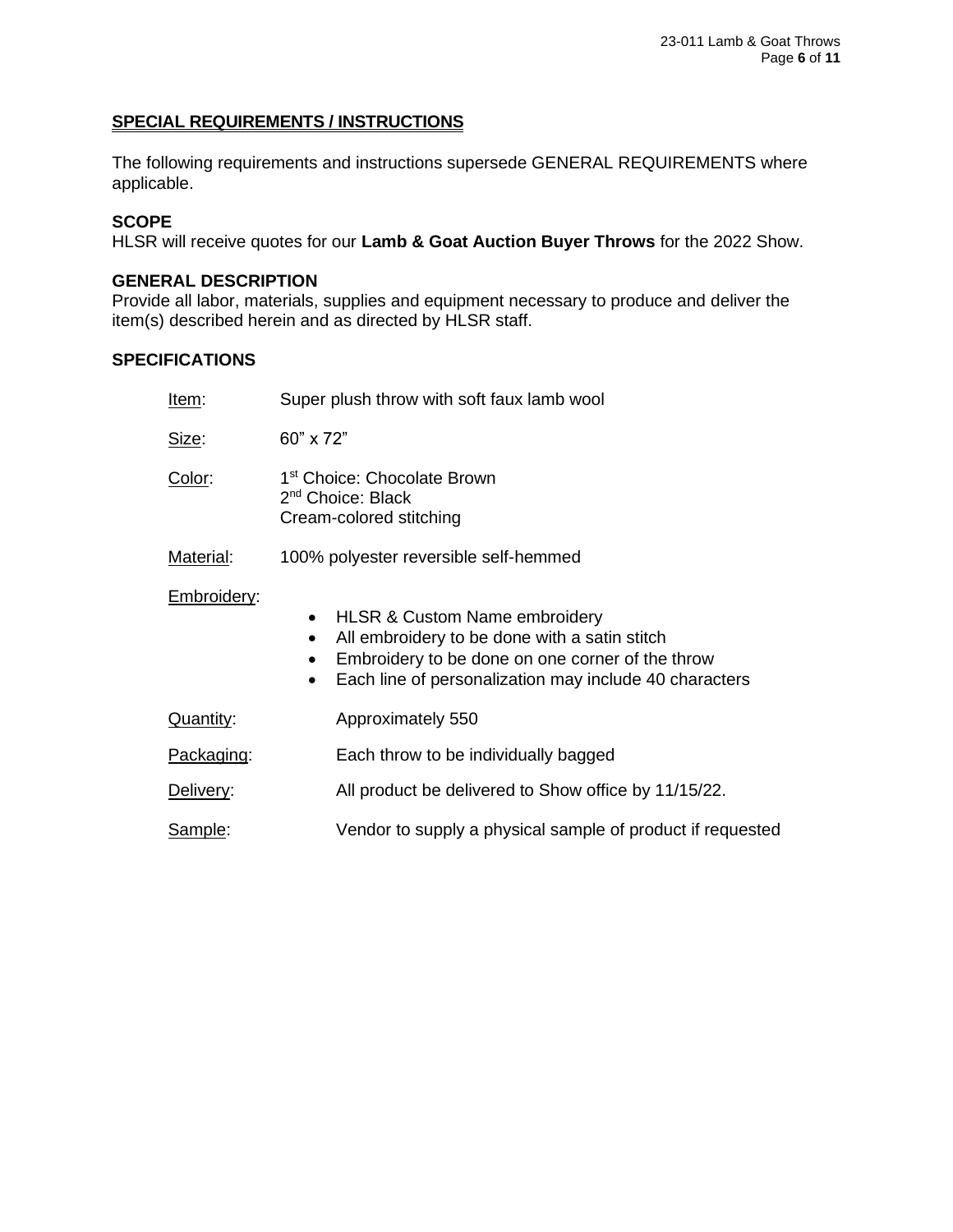## **EMBROIDERY SIZING & PLACEMENT**

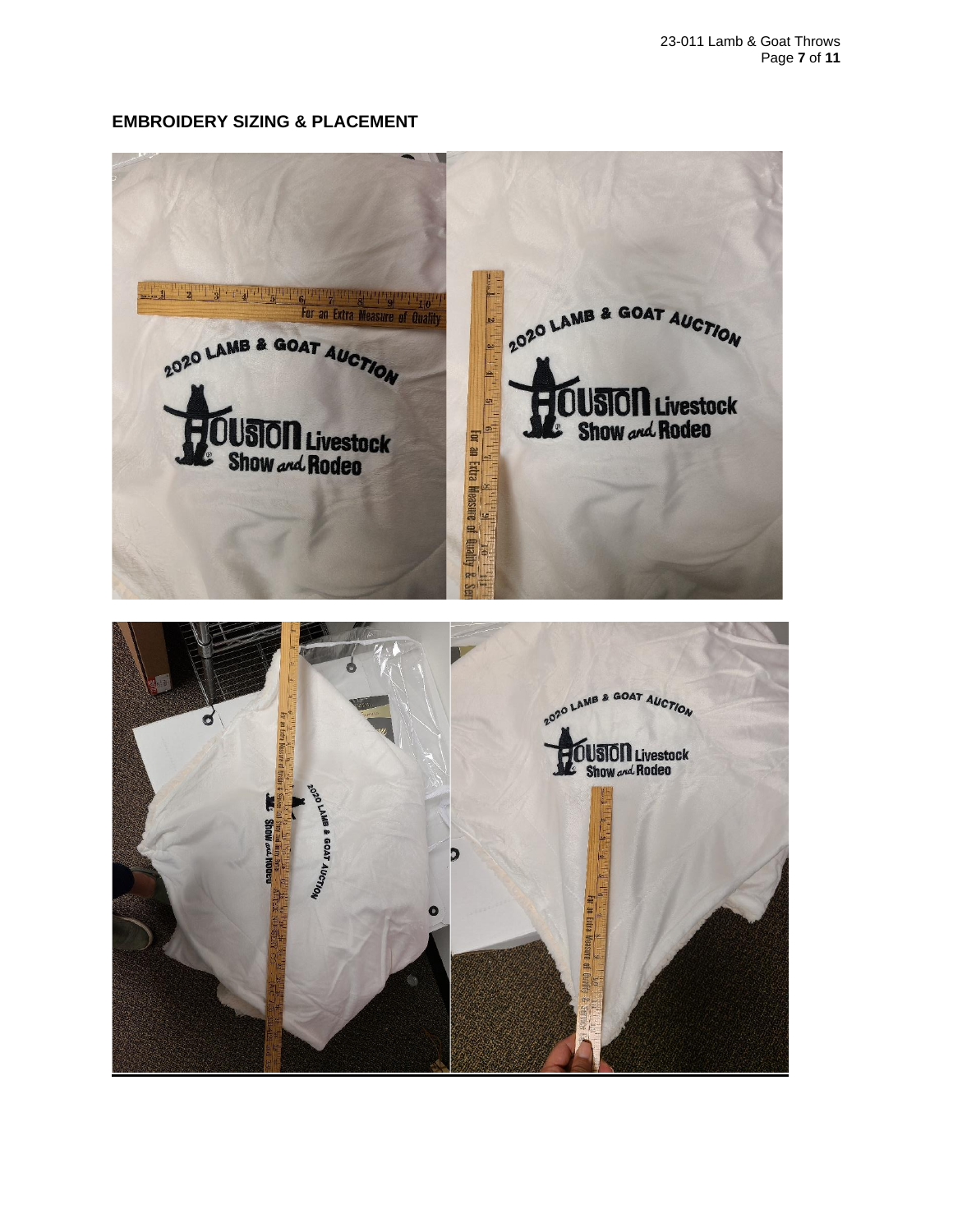## **PRICE SHEET**

| 60"x72" Blankets                                  | <b>Costs Each</b>     |
|---------------------------------------------------|-----------------------|
| Price per Throw - including embroidery - QTY: 550 | $\boldsymbol{\theta}$ |
| Setup fee                                         | $\boldsymbol{\theta}$ |
| Other:                                            | $\boldsymbol{\theta}$ |

## **TOTAL ESTIMATED COSTS \$\_\_\_\_\_\_\_\_\_\_\_\_\_\_\_\_\_\_\_\_\_\_\_**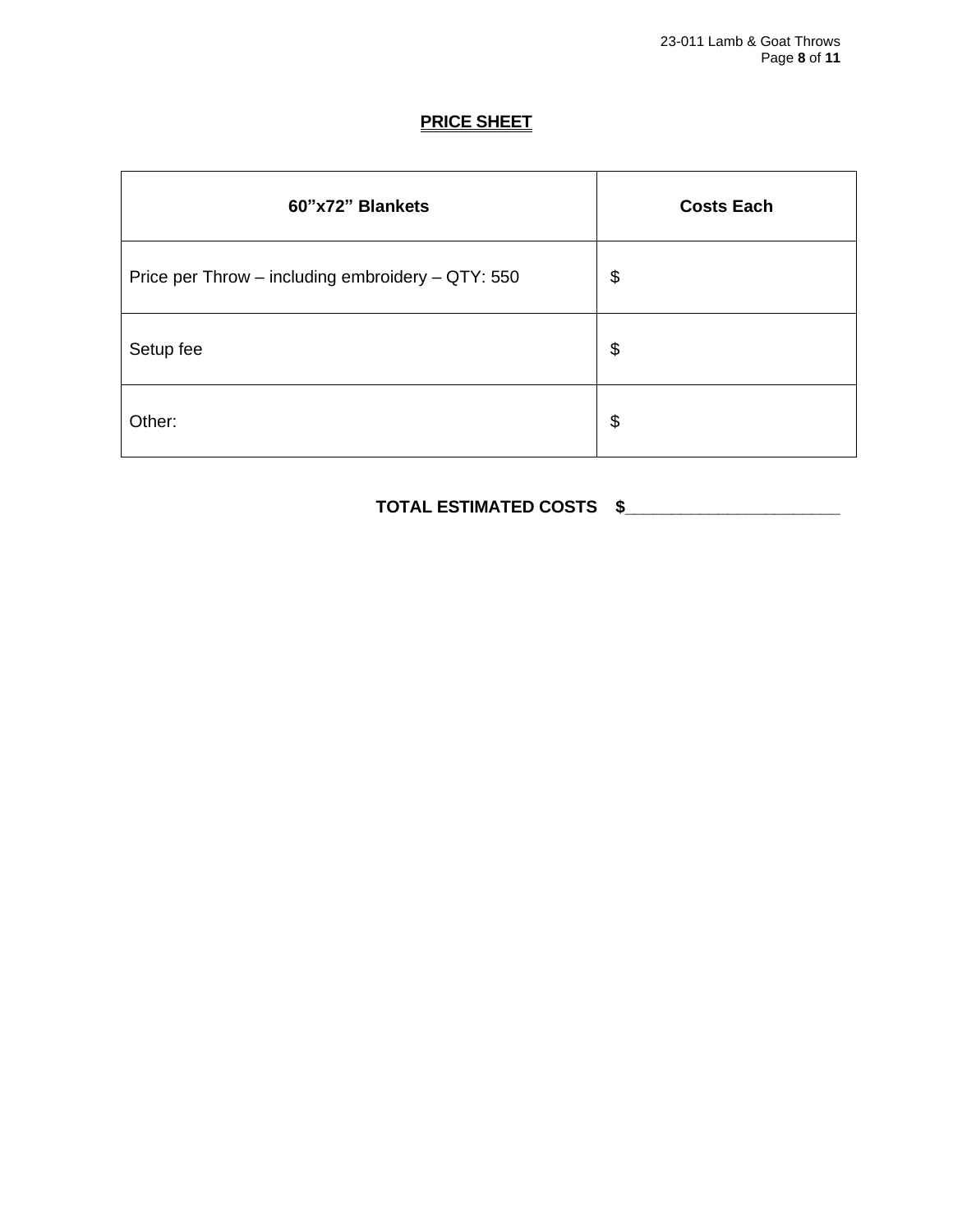## **SUBMITTAL REQUIREMENTS**

## **RETURN THIS PAGE ALONG WITH PRICING PROPOSAL HARD COPY OR EMAIL ONLY**

**Houston Livestock Show and Rodeo™ Attn: John Dickey NRG Center 3 NRG Park Houston, Texas 77054**

**[dickey@rodeohouston.com](mailto:dickey@rodeohouston.com)**

## **YOUR SIGNATURE ATTESTS TO YOUR OFFER TO PROVIDE THE GOODS AND/OR SERVICES DESCRIBED IN THIS PROPOSAL.**

## **ONCE SIGNED BY BOTH PARTIES, THIS DOCUMENT IS CONSIDERED YOUR PURCHASE ORDER AND A BINDING CONTRACT.**

**OFFERED BY**:

|                     | <b>Signature</b>    | <b>Title</b> |
|---------------------|---------------------|--------------|
|                     | <b>Printed Name</b> |              |
|                     | <b>Phone</b>        | <b>Email</b> |
|                     | <b>Company Name</b> | <b>Date</b>  |
| <b>ACCEPTED BY:</b> |                     |              |
|                     | Signature           | <b>Title</b> |
|                     | <b>Printed Name</b> |              |
|                     | Phone               | <b>Email</b> |
|                     | <b>Company Name</b> | <b>Date</b>  |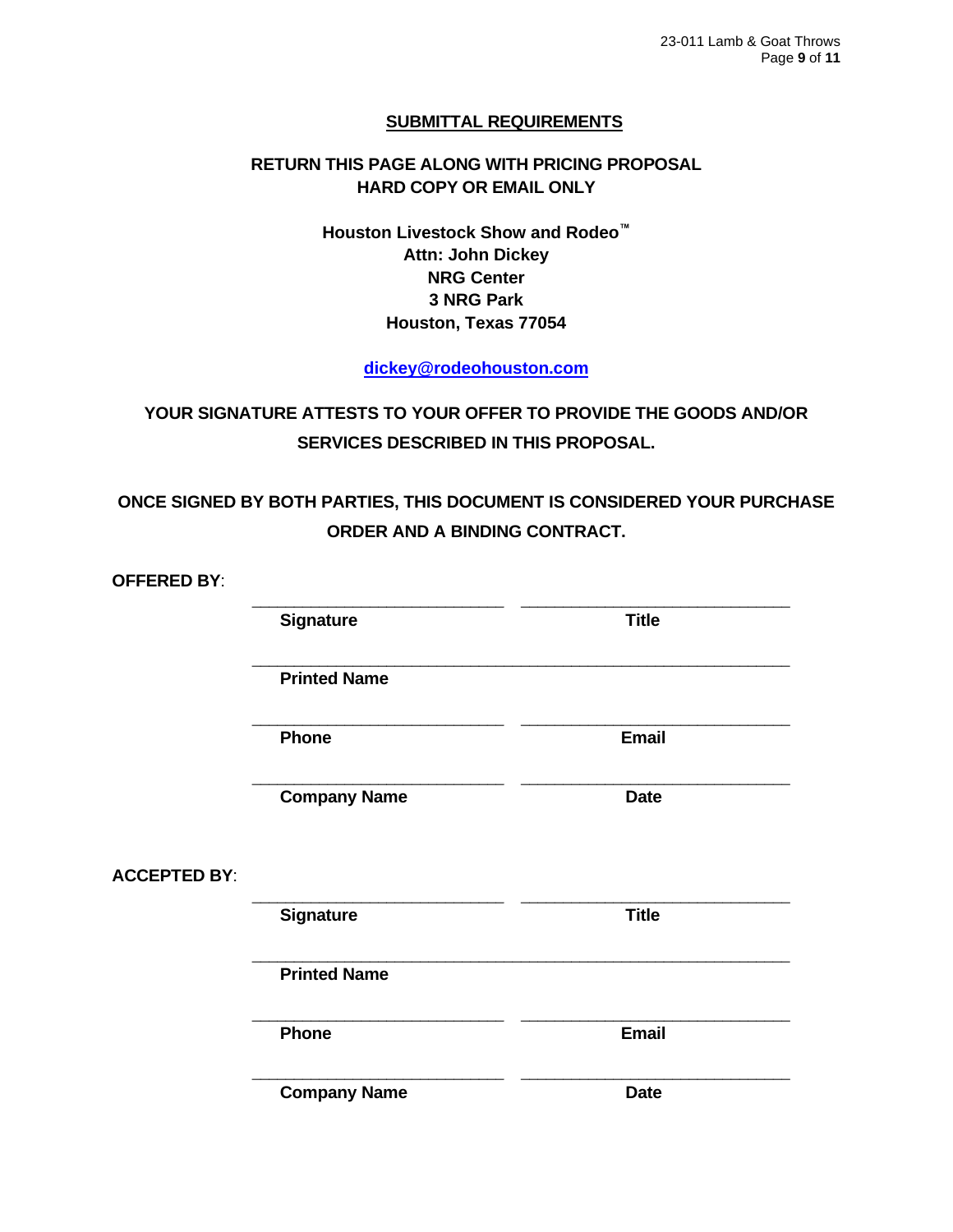## **EXHIBIT "A"**

#### **INSURANCE REQUIREMENTS**

#### Commercial General Liability

| Each Occurrence                         | \$1 million |
|-----------------------------------------|-------------|
| Products/Completed Operations Aggregate | \$1 million |
| General Aggregate/all other Claims      | \$2 million |

Policy shall be endorsed:

- Additional insured endorsement with respect to Houston Livestock Show and Rodeo, Inc., Houston Livestock Show and Rodeo Educational Fund, and Corral Club, Inc. (hereafter, collectively, "HLSR") equivalent to CG2037 & CG2010
- Waiver of subrogation in favor of HLSR
- Endorsed to provide policy is primary and non-contributory to policies carried by **HLSR**

Coverage shall include:

- Personal injury and advertising injury
- Broad form property damage coverage
- Products Completed Operations
- Medical Payments
- Fire Legal Liability

These limits may be provided by a combination of the CGL policy and umbrella/excess insurance.

Automobile Liability

**Combined Single Limit 1988 Combined Single Limit 31 million** 

Policy shall be endorsed:

- Additional insured endorsement with respect to Houston Livestock Show and Rodeo, Inc., Houston Livestock Show and Rodeo Educational Fund, and Corral Club, Inc. (hereafter, collectively, "HLSR")
- Waiver of subrogation in favor of HLSR
- Endorsed to provide policy is primary and non-contributory to policies carried by **HLSR**

Coverage shall include:

- Bodily injury, death and property
- All owned, non-owned and hired vehicles

#### Workers Compensation/Employers Liability

| <b>Workers Compensation</b>         | Statutory   |
|-------------------------------------|-------------|
| Employers Liability (each accident) | \$1 million |
| Disease – policy limit              | \$1 million |
| Disease – each employee             | \$1 million |